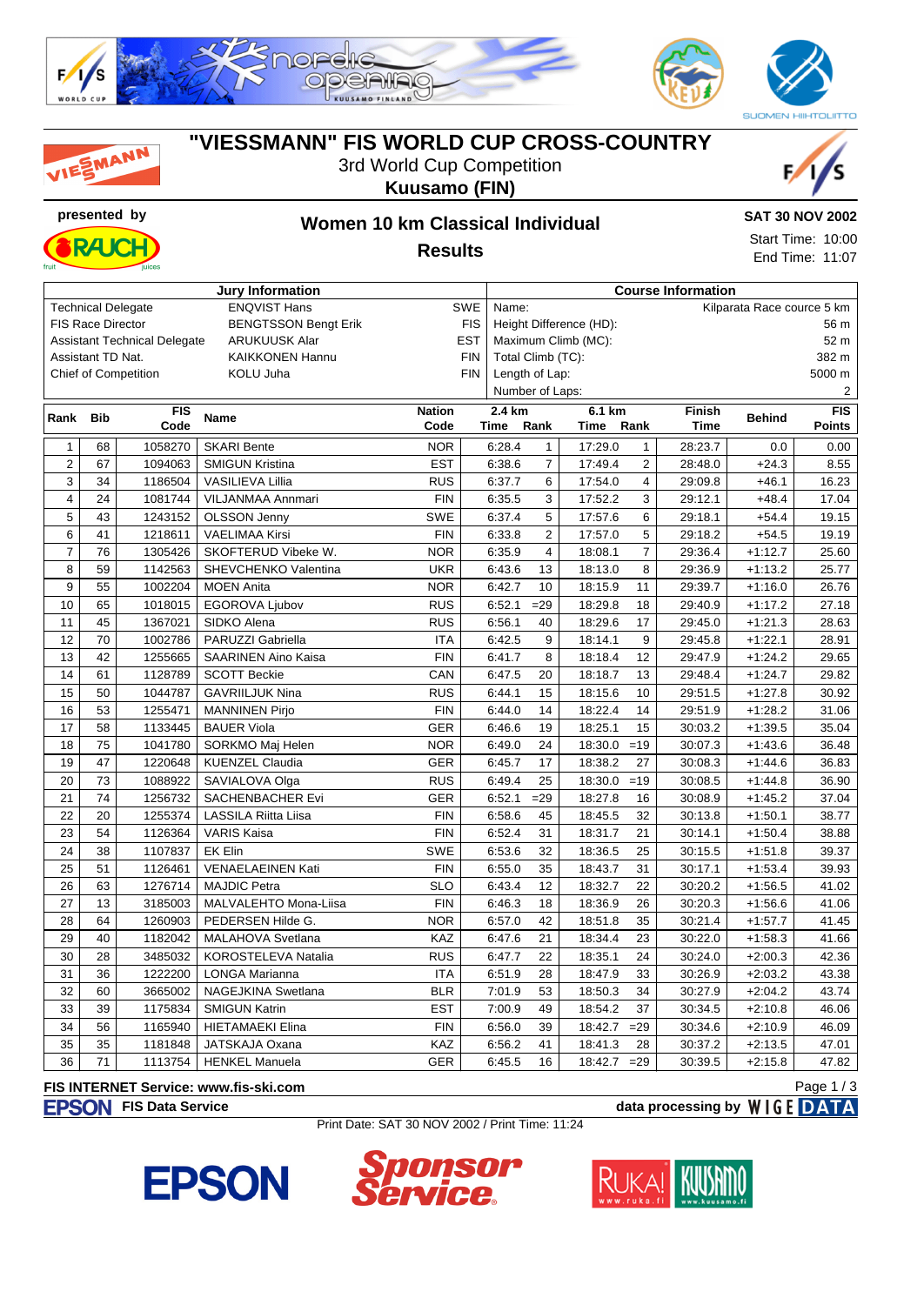

# MANN

## **"VIESSMANN" FIS WORLD CUP CROSS-COUNTRY**

3rd World Cup Competition





# **Kuusamo (FIN)**

**Results**



Start Time: 10:00 End Time: 11:07

| Rank Bib<br>Code<br>Rank<br>Rank<br><b>Time</b><br>Time<br>Time<br>6:50.5<br>27<br>19:01.6<br>44<br>37<br>72<br>1005017<br>VALBUSA Sabina<br><b>ITA</b><br>30:42.0<br>$+2:18.3$<br>48.70<br><b>JPN</b><br>46<br>1062053<br>YOKOYAMA Sumiko<br>43<br>19:03.6<br>46<br>49.26<br>38<br>6:57.6<br>30:43.6<br>$+2:19.9$<br>39<br>$\overline{4}$<br>3185032<br><b>FIN</b><br>6:54.8<br>34<br>18:53.6<br>49.93<br>LOUKKOLA Marjo<br>36<br>30:45.5<br>$+2:21.8$<br>40<br>23<br>1215022<br><b>KOROLIK Ludmila</b><br><b>BLR</b><br>6:58.1<br>44<br>18:55.9<br>39<br>30:46.8<br>$+2:23.1$<br>50.39<br>41<br>52<br>1147801<br><b>BAY Tina</b><br><b>NOR</b><br>6:55.9<br>$=37$<br>18:55.3<br>38<br>$+2:26.8$<br>51.69<br>30:50.5<br>33<br>42<br>1203576<br>ROALDSETH Marit<br><b>NOR</b><br>6:58.9<br>19:04.3<br>47<br>55.50<br>46<br>31:01.3<br>$+2:37.6$<br>43<br>32<br>3485034<br><b>BLR</b><br>26<br>19:00.7<br>42<br>31:02.1<br>LINYKOVA Valentina<br>6:49.9<br>$+2:38.4$<br>55.78<br>44<br>21<br>1005502<br>52<br>19:06.7<br>49<br>31:03.2<br>$+2:39.5$<br>PALUSELLI Cristina<br><b>ITA</b><br>7:01.6<br>56.17<br>45<br>9<br>1335302<br><b>FIN</b><br>6:54.0<br>PELTONEN Heli<br>33<br>18:56.6<br>41<br>31:03.8<br>$+2:40.1$<br>56.38<br>46<br>19<br>1322110<br>MOSKALENKO Olga<br><b>RUS</b><br>6:42.9<br>18:56.4<br>31:04.1<br>$+2:40.4$<br>11<br>40<br>56.48<br>47<br>57<br><b>RUS</b><br>51<br>1240436<br><b>BURUKINA Elena</b><br>7:01.4<br>19:08.4<br>50<br>31:06.1<br>$+2:42.4$<br>57.19<br>48<br>69<br>1056621<br><b>UKR</b><br>58<br><b>TERELIA Irina</b><br>7:03.5<br>19:00.8<br>43<br>31:06.7<br>$+2:43.0$<br>57.40<br>$=49$<br>22<br>CZE<br>$=59$<br>19:02.8<br>1174670<br>RAJDLOVA Kamila<br>7:03.6<br>45<br>31:08.3<br>$+2:44.6$<br>57.96<br><b>NOR</b><br>$=49$<br>62<br>1303777<br><b>BJOERGEN Marit</b><br>6:55.9<br>$=37$<br>19:04.8<br>48<br>31:08.3<br>$+2:44.6$<br>57.96<br>CZE<br>51<br>17<br>1174282<br>7:02.2<br>54<br>19:10.8<br>51<br>31:16.3<br>$+2:52.6$<br>60.78<br><b>BALATKOVA Katerina</b><br>52<br>3<br>3185039<br><b>FIN</b><br>7:03.3<br>56<br>19:20.9<br>56<br>31:27.1<br>64.58<br>HIIPAKKA Katja<br>$+3:03.4$<br>$= 53$<br>11<br><b>FIN</b><br>7:03.6<br>$=59$<br>19:13.3<br>1373423<br>POELLAENEN Johanna<br>52<br>31:30.6<br>$+3:06.9$<br>65.82<br>29<br>$= 53$<br>1250524<br><b>ITA</b><br>6:59.2<br>47<br>19:18.7<br>54<br>65.82<br><b>GENUIN Magda</b><br>31:30.6<br>$+3:06.9$<br>26<br>55<br>1138877<br><b>ITA</b><br>7:00.8<br>48<br>19:14.3<br>53<br>31:32.9<br><b>FOLLIS Arianna</b><br>$+3:09.2$<br>66.63<br>44<br><b>ITA</b><br>7:11.8<br>19:26.4<br>56<br>1101920<br><b>CONFORTOLA Antonella</b><br>64<br>58<br>31:36.1<br>$+3:12.4$<br>67.75<br>27<br>SWE<br>19:25.2<br>57<br>1243055<br><b>HANDLER Mariana</b><br>7:07.3<br>63<br>57<br>31:37.5<br>$+3:13.8$<br>68.25<br>37<br>7:04.9<br>62<br>58<br>1350628<br>FUKUDA Nobuko<br><b>JPN</b><br>19:19.0<br>55<br>31:39.0<br>$+3:15.3$<br>68.77<br>59<br>1124424<br><b>KAZ</b><br>7:03.4<br>19:29.9<br>25<br><b>ANTONOVA Elena</b><br>57<br>60<br>31:44.9<br>$+3:21.2$<br>70.85<br>60<br>14<br><b>FIN</b><br>3185020<br>PULKKINEN Sanna<br>7:16.9<br>67<br>19:44.1<br>64<br>31:47.7<br>$+3:24.0$<br>71.84<br>48<br>CAN<br>7:01.2<br>50<br>19:32.9<br>75.96<br>61<br>1128886<br><b>RENNER Sara</b><br>61<br>31:59.4<br>$+3:35.7$<br><b>FIN</b><br>6:48.9<br>23<br>62<br>6<br>3185004<br>SARASOJA Riikka<br>19:27.2<br>59<br>32:07.2<br>78.71<br>$+3:43.5$<br>CZE<br>55<br>63<br>49<br>3155002<br>7:03.0<br>19:35.3<br>62<br>32:12.0<br><b>SMUTNA Katerina</b><br>$+3:48.3$<br>80.40<br>SVK<br>64<br>31<br>1104830<br>19:48.6<br>BUKVAJOVA Jaroslava<br>7:18.9<br>$=70$<br>66<br>32:14.7<br>$+3:51.0$<br>81.35<br>65<br>30<br>1351695<br>KOSHIDA Yuka<br><b>JPN</b><br>7:13.5<br>19:46.4<br>65<br>65<br>32:15.0<br>$+3:51.3$<br>81.45<br>15<br>SWE<br>66<br><b>SWIDEN Kina</b><br>7:17.0<br>20:03.0<br>70<br>$+3:51.7$<br>1238108<br>68<br>32:15.4<br>81.59<br>67<br>$\overline{2}$<br><b>FIN</b><br>61<br>19:40.4<br>63<br>32:24.7<br>84.87<br>3185006<br>KOUKI Reija<br>7:04.5<br>$+4:01.0$<br><b>FIN</b><br>68<br>8<br>3185026<br>7:15.9<br>66<br>19:57.7<br>69<br>32:28.0<br>86.03<br><b>KORANDER Marjo</b><br>$+4:04.3$<br>12<br>3185001<br><b>FIN</b><br>7:17.1<br>69<br>19:56.8<br>32:32.1<br>69<br>PORVARI Pirjo<br>68<br>$+4:08.4$<br>87.48<br>70<br>18<br>1138198<br>OTAKA Tomomi<br><b>JPN</b><br>7:22.7<br>73<br>20:05.3<br>71<br>32:39.6<br>90.12<br>$+4:15.9$<br>71<br>KAZ<br>7:25.7<br>75<br>16<br>1320170<br>STAROSTINA Daria<br>20:07.5<br>72<br>32:43.6<br>$+4:19.9$<br>91.53<br>72<br>7:18.9<br>$=70$<br>$\mathbf{1}$<br>3185041<br><b>AROLA Anni</b><br><b>FIN</b><br>20:22.5<br>74<br>33:25.2<br>$+5:01.5$<br>106.18<br>73<br>5<br><b>FIN</b><br>72<br>20:33.0<br>75<br>33:29.2<br>3185028<br>RAHKONEN Anna<br>7:20.3<br>$+5:05.5$<br>107.58 |    |                | FIS     | Name                   | <b>Nation</b> | 2.4 km |    | 6.1 km  |    | Finish  | <b>Behind</b> | <b>FIS</b> |
|-------------------------------------------------------------------------------------------------------------------------------------------------------------------------------------------------------------------------------------------------------------------------------------------------------------------------------------------------------------------------------------------------------------------------------------------------------------------------------------------------------------------------------------------------------------------------------------------------------------------------------------------------------------------------------------------------------------------------------------------------------------------------------------------------------------------------------------------------------------------------------------------------------------------------------------------------------------------------------------------------------------------------------------------------------------------------------------------------------------------------------------------------------------------------------------------------------------------------------------------------------------------------------------------------------------------------------------------------------------------------------------------------------------------------------------------------------------------------------------------------------------------------------------------------------------------------------------------------------------------------------------------------------------------------------------------------------------------------------------------------------------------------------------------------------------------------------------------------------------------------------------------------------------------------------------------------------------------------------------------------------------------------------------------------------------------------------------------------------------------------------------------------------------------------------------------------------------------------------------------------------------------------------------------------------------------------------------------------------------------------------------------------------------------------------------------------------------------------------------------------------------------------------------------------------------------------------------------------------------------------------------------------------------------------------------------------------------------------------------------------------------------------------------------------------------------------------------------------------------------------------------------------------------------------------------------------------------------------------------------------------------------------------------------------------------------------------------------------------------------------------------------------------------------------------------------------------------------------------------------------------------------------------------------------------------------------------------------------------------------------------------------------------------------------------------------------------------------------------------------------------------------------------------------------------------------------------------------------------------------------------------------------------------------------------------------------------------------------------------------------------------------------------------------------------------------------------------------------------------------------------------------------------------------------------------------------------------------------------------------------------------------------------------------------------------------------------------------------------------------------------------------------------------------------------------------------------------------------------------------------------------------------------------------------------------------------------------------------------------------------------------------------------------------------------------------------------------------------------------------------------------------------------------------------------------------------------------------------------------------------------------------------------------------------------------------------------------------------------------------------------------------------------------------------------------------------------------------------------------|----|----------------|---------|------------------------|---------------|--------|----|---------|----|---------|---------------|------------|
|                                                                                                                                                                                                                                                                                                                                                                                                                                                                                                                                                                                                                                                                                                                                                                                                                                                                                                                                                                                                                                                                                                                                                                                                                                                                                                                                                                                                                                                                                                                                                                                                                                                                                                                                                                                                                                                                                                                                                                                                                                                                                                                                                                                                                                                                                                                                                                                                                                                                                                                                                                                                                                                                                                                                                                                                                                                                                                                                                                                                                                                                                                                                                                                                                                                                                                                                                                                                                                                                                                                                                                                                                                                                                                                                                                                                                                                                                                                                                                                                                                                                                                                                                                                                                                                                                                                                                                                                                                                                                                                                                                                                                                                                                                                                                                                                                                                             |    |                | Code    |                        |               |        |    |         |    |         |               | Points     |
|                                                                                                                                                                                                                                                                                                                                                                                                                                                                                                                                                                                                                                                                                                                                                                                                                                                                                                                                                                                                                                                                                                                                                                                                                                                                                                                                                                                                                                                                                                                                                                                                                                                                                                                                                                                                                                                                                                                                                                                                                                                                                                                                                                                                                                                                                                                                                                                                                                                                                                                                                                                                                                                                                                                                                                                                                                                                                                                                                                                                                                                                                                                                                                                                                                                                                                                                                                                                                                                                                                                                                                                                                                                                                                                                                                                                                                                                                                                                                                                                                                                                                                                                                                                                                                                                                                                                                                                                                                                                                                                                                                                                                                                                                                                                                                                                                                                             |    |                |         |                        |               |        |    |         |    |         |               |            |
|                                                                                                                                                                                                                                                                                                                                                                                                                                                                                                                                                                                                                                                                                                                                                                                                                                                                                                                                                                                                                                                                                                                                                                                                                                                                                                                                                                                                                                                                                                                                                                                                                                                                                                                                                                                                                                                                                                                                                                                                                                                                                                                                                                                                                                                                                                                                                                                                                                                                                                                                                                                                                                                                                                                                                                                                                                                                                                                                                                                                                                                                                                                                                                                                                                                                                                                                                                                                                                                                                                                                                                                                                                                                                                                                                                                                                                                                                                                                                                                                                                                                                                                                                                                                                                                                                                                                                                                                                                                                                                                                                                                                                                                                                                                                                                                                                                                             |    |                |         |                        |               |        |    |         |    |         |               |            |
|                                                                                                                                                                                                                                                                                                                                                                                                                                                                                                                                                                                                                                                                                                                                                                                                                                                                                                                                                                                                                                                                                                                                                                                                                                                                                                                                                                                                                                                                                                                                                                                                                                                                                                                                                                                                                                                                                                                                                                                                                                                                                                                                                                                                                                                                                                                                                                                                                                                                                                                                                                                                                                                                                                                                                                                                                                                                                                                                                                                                                                                                                                                                                                                                                                                                                                                                                                                                                                                                                                                                                                                                                                                                                                                                                                                                                                                                                                                                                                                                                                                                                                                                                                                                                                                                                                                                                                                                                                                                                                                                                                                                                                                                                                                                                                                                                                                             |    |                |         |                        |               |        |    |         |    |         |               |            |
|                                                                                                                                                                                                                                                                                                                                                                                                                                                                                                                                                                                                                                                                                                                                                                                                                                                                                                                                                                                                                                                                                                                                                                                                                                                                                                                                                                                                                                                                                                                                                                                                                                                                                                                                                                                                                                                                                                                                                                                                                                                                                                                                                                                                                                                                                                                                                                                                                                                                                                                                                                                                                                                                                                                                                                                                                                                                                                                                                                                                                                                                                                                                                                                                                                                                                                                                                                                                                                                                                                                                                                                                                                                                                                                                                                                                                                                                                                                                                                                                                                                                                                                                                                                                                                                                                                                                                                                                                                                                                                                                                                                                                                                                                                                                                                                                                                                             |    |                |         |                        |               |        |    |         |    |         |               |            |
|                                                                                                                                                                                                                                                                                                                                                                                                                                                                                                                                                                                                                                                                                                                                                                                                                                                                                                                                                                                                                                                                                                                                                                                                                                                                                                                                                                                                                                                                                                                                                                                                                                                                                                                                                                                                                                                                                                                                                                                                                                                                                                                                                                                                                                                                                                                                                                                                                                                                                                                                                                                                                                                                                                                                                                                                                                                                                                                                                                                                                                                                                                                                                                                                                                                                                                                                                                                                                                                                                                                                                                                                                                                                                                                                                                                                                                                                                                                                                                                                                                                                                                                                                                                                                                                                                                                                                                                                                                                                                                                                                                                                                                                                                                                                                                                                                                                             |    |                |         |                        |               |        |    |         |    |         |               |            |
|                                                                                                                                                                                                                                                                                                                                                                                                                                                                                                                                                                                                                                                                                                                                                                                                                                                                                                                                                                                                                                                                                                                                                                                                                                                                                                                                                                                                                                                                                                                                                                                                                                                                                                                                                                                                                                                                                                                                                                                                                                                                                                                                                                                                                                                                                                                                                                                                                                                                                                                                                                                                                                                                                                                                                                                                                                                                                                                                                                                                                                                                                                                                                                                                                                                                                                                                                                                                                                                                                                                                                                                                                                                                                                                                                                                                                                                                                                                                                                                                                                                                                                                                                                                                                                                                                                                                                                                                                                                                                                                                                                                                                                                                                                                                                                                                                                                             |    |                |         |                        |               |        |    |         |    |         |               |            |
|                                                                                                                                                                                                                                                                                                                                                                                                                                                                                                                                                                                                                                                                                                                                                                                                                                                                                                                                                                                                                                                                                                                                                                                                                                                                                                                                                                                                                                                                                                                                                                                                                                                                                                                                                                                                                                                                                                                                                                                                                                                                                                                                                                                                                                                                                                                                                                                                                                                                                                                                                                                                                                                                                                                                                                                                                                                                                                                                                                                                                                                                                                                                                                                                                                                                                                                                                                                                                                                                                                                                                                                                                                                                                                                                                                                                                                                                                                                                                                                                                                                                                                                                                                                                                                                                                                                                                                                                                                                                                                                                                                                                                                                                                                                                                                                                                                                             |    |                |         |                        |               |        |    |         |    |         |               |            |
|                                                                                                                                                                                                                                                                                                                                                                                                                                                                                                                                                                                                                                                                                                                                                                                                                                                                                                                                                                                                                                                                                                                                                                                                                                                                                                                                                                                                                                                                                                                                                                                                                                                                                                                                                                                                                                                                                                                                                                                                                                                                                                                                                                                                                                                                                                                                                                                                                                                                                                                                                                                                                                                                                                                                                                                                                                                                                                                                                                                                                                                                                                                                                                                                                                                                                                                                                                                                                                                                                                                                                                                                                                                                                                                                                                                                                                                                                                                                                                                                                                                                                                                                                                                                                                                                                                                                                                                                                                                                                                                                                                                                                                                                                                                                                                                                                                                             |    |                |         |                        |               |        |    |         |    |         |               |            |
|                                                                                                                                                                                                                                                                                                                                                                                                                                                                                                                                                                                                                                                                                                                                                                                                                                                                                                                                                                                                                                                                                                                                                                                                                                                                                                                                                                                                                                                                                                                                                                                                                                                                                                                                                                                                                                                                                                                                                                                                                                                                                                                                                                                                                                                                                                                                                                                                                                                                                                                                                                                                                                                                                                                                                                                                                                                                                                                                                                                                                                                                                                                                                                                                                                                                                                                                                                                                                                                                                                                                                                                                                                                                                                                                                                                                                                                                                                                                                                                                                                                                                                                                                                                                                                                                                                                                                                                                                                                                                                                                                                                                                                                                                                                                                                                                                                                             |    |                |         |                        |               |        |    |         |    |         |               |            |
|                                                                                                                                                                                                                                                                                                                                                                                                                                                                                                                                                                                                                                                                                                                                                                                                                                                                                                                                                                                                                                                                                                                                                                                                                                                                                                                                                                                                                                                                                                                                                                                                                                                                                                                                                                                                                                                                                                                                                                                                                                                                                                                                                                                                                                                                                                                                                                                                                                                                                                                                                                                                                                                                                                                                                                                                                                                                                                                                                                                                                                                                                                                                                                                                                                                                                                                                                                                                                                                                                                                                                                                                                                                                                                                                                                                                                                                                                                                                                                                                                                                                                                                                                                                                                                                                                                                                                                                                                                                                                                                                                                                                                                                                                                                                                                                                                                                             |    |                |         |                        |               |        |    |         |    |         |               |            |
|                                                                                                                                                                                                                                                                                                                                                                                                                                                                                                                                                                                                                                                                                                                                                                                                                                                                                                                                                                                                                                                                                                                                                                                                                                                                                                                                                                                                                                                                                                                                                                                                                                                                                                                                                                                                                                                                                                                                                                                                                                                                                                                                                                                                                                                                                                                                                                                                                                                                                                                                                                                                                                                                                                                                                                                                                                                                                                                                                                                                                                                                                                                                                                                                                                                                                                                                                                                                                                                                                                                                                                                                                                                                                                                                                                                                                                                                                                                                                                                                                                                                                                                                                                                                                                                                                                                                                                                                                                                                                                                                                                                                                                                                                                                                                                                                                                                             |    |                |         |                        |               |        |    |         |    |         |               |            |
|                                                                                                                                                                                                                                                                                                                                                                                                                                                                                                                                                                                                                                                                                                                                                                                                                                                                                                                                                                                                                                                                                                                                                                                                                                                                                                                                                                                                                                                                                                                                                                                                                                                                                                                                                                                                                                                                                                                                                                                                                                                                                                                                                                                                                                                                                                                                                                                                                                                                                                                                                                                                                                                                                                                                                                                                                                                                                                                                                                                                                                                                                                                                                                                                                                                                                                                                                                                                                                                                                                                                                                                                                                                                                                                                                                                                                                                                                                                                                                                                                                                                                                                                                                                                                                                                                                                                                                                                                                                                                                                                                                                                                                                                                                                                                                                                                                                             |    |                |         |                        |               |        |    |         |    |         |               |            |
|                                                                                                                                                                                                                                                                                                                                                                                                                                                                                                                                                                                                                                                                                                                                                                                                                                                                                                                                                                                                                                                                                                                                                                                                                                                                                                                                                                                                                                                                                                                                                                                                                                                                                                                                                                                                                                                                                                                                                                                                                                                                                                                                                                                                                                                                                                                                                                                                                                                                                                                                                                                                                                                                                                                                                                                                                                                                                                                                                                                                                                                                                                                                                                                                                                                                                                                                                                                                                                                                                                                                                                                                                                                                                                                                                                                                                                                                                                                                                                                                                                                                                                                                                                                                                                                                                                                                                                                                                                                                                                                                                                                                                                                                                                                                                                                                                                                             |    |                |         |                        |               |        |    |         |    |         |               |            |
|                                                                                                                                                                                                                                                                                                                                                                                                                                                                                                                                                                                                                                                                                                                                                                                                                                                                                                                                                                                                                                                                                                                                                                                                                                                                                                                                                                                                                                                                                                                                                                                                                                                                                                                                                                                                                                                                                                                                                                                                                                                                                                                                                                                                                                                                                                                                                                                                                                                                                                                                                                                                                                                                                                                                                                                                                                                                                                                                                                                                                                                                                                                                                                                                                                                                                                                                                                                                                                                                                                                                                                                                                                                                                                                                                                                                                                                                                                                                                                                                                                                                                                                                                                                                                                                                                                                                                                                                                                                                                                                                                                                                                                                                                                                                                                                                                                                             |    |                |         |                        |               |        |    |         |    |         |               |            |
|                                                                                                                                                                                                                                                                                                                                                                                                                                                                                                                                                                                                                                                                                                                                                                                                                                                                                                                                                                                                                                                                                                                                                                                                                                                                                                                                                                                                                                                                                                                                                                                                                                                                                                                                                                                                                                                                                                                                                                                                                                                                                                                                                                                                                                                                                                                                                                                                                                                                                                                                                                                                                                                                                                                                                                                                                                                                                                                                                                                                                                                                                                                                                                                                                                                                                                                                                                                                                                                                                                                                                                                                                                                                                                                                                                                                                                                                                                                                                                                                                                                                                                                                                                                                                                                                                                                                                                                                                                                                                                                                                                                                                                                                                                                                                                                                                                                             |    |                |         |                        |               |        |    |         |    |         |               |            |
|                                                                                                                                                                                                                                                                                                                                                                                                                                                                                                                                                                                                                                                                                                                                                                                                                                                                                                                                                                                                                                                                                                                                                                                                                                                                                                                                                                                                                                                                                                                                                                                                                                                                                                                                                                                                                                                                                                                                                                                                                                                                                                                                                                                                                                                                                                                                                                                                                                                                                                                                                                                                                                                                                                                                                                                                                                                                                                                                                                                                                                                                                                                                                                                                                                                                                                                                                                                                                                                                                                                                                                                                                                                                                                                                                                                                                                                                                                                                                                                                                                                                                                                                                                                                                                                                                                                                                                                                                                                                                                                                                                                                                                                                                                                                                                                                                                                             |    |                |         |                        |               |        |    |         |    |         |               |            |
|                                                                                                                                                                                                                                                                                                                                                                                                                                                                                                                                                                                                                                                                                                                                                                                                                                                                                                                                                                                                                                                                                                                                                                                                                                                                                                                                                                                                                                                                                                                                                                                                                                                                                                                                                                                                                                                                                                                                                                                                                                                                                                                                                                                                                                                                                                                                                                                                                                                                                                                                                                                                                                                                                                                                                                                                                                                                                                                                                                                                                                                                                                                                                                                                                                                                                                                                                                                                                                                                                                                                                                                                                                                                                                                                                                                                                                                                                                                                                                                                                                                                                                                                                                                                                                                                                                                                                                                                                                                                                                                                                                                                                                                                                                                                                                                                                                                             |    |                |         |                        |               |        |    |         |    |         |               |            |
|                                                                                                                                                                                                                                                                                                                                                                                                                                                                                                                                                                                                                                                                                                                                                                                                                                                                                                                                                                                                                                                                                                                                                                                                                                                                                                                                                                                                                                                                                                                                                                                                                                                                                                                                                                                                                                                                                                                                                                                                                                                                                                                                                                                                                                                                                                                                                                                                                                                                                                                                                                                                                                                                                                                                                                                                                                                                                                                                                                                                                                                                                                                                                                                                                                                                                                                                                                                                                                                                                                                                                                                                                                                                                                                                                                                                                                                                                                                                                                                                                                                                                                                                                                                                                                                                                                                                                                                                                                                                                                                                                                                                                                                                                                                                                                                                                                                             |    |                |         |                        |               |        |    |         |    |         |               |            |
|                                                                                                                                                                                                                                                                                                                                                                                                                                                                                                                                                                                                                                                                                                                                                                                                                                                                                                                                                                                                                                                                                                                                                                                                                                                                                                                                                                                                                                                                                                                                                                                                                                                                                                                                                                                                                                                                                                                                                                                                                                                                                                                                                                                                                                                                                                                                                                                                                                                                                                                                                                                                                                                                                                                                                                                                                                                                                                                                                                                                                                                                                                                                                                                                                                                                                                                                                                                                                                                                                                                                                                                                                                                                                                                                                                                                                                                                                                                                                                                                                                                                                                                                                                                                                                                                                                                                                                                                                                                                                                                                                                                                                                                                                                                                                                                                                                                             |    |                |         |                        |               |        |    |         |    |         |               |            |
|                                                                                                                                                                                                                                                                                                                                                                                                                                                                                                                                                                                                                                                                                                                                                                                                                                                                                                                                                                                                                                                                                                                                                                                                                                                                                                                                                                                                                                                                                                                                                                                                                                                                                                                                                                                                                                                                                                                                                                                                                                                                                                                                                                                                                                                                                                                                                                                                                                                                                                                                                                                                                                                                                                                                                                                                                                                                                                                                                                                                                                                                                                                                                                                                                                                                                                                                                                                                                                                                                                                                                                                                                                                                                                                                                                                                                                                                                                                                                                                                                                                                                                                                                                                                                                                                                                                                                                                                                                                                                                                                                                                                                                                                                                                                                                                                                                                             |    |                |         |                        |               |        |    |         |    |         |               |            |
|                                                                                                                                                                                                                                                                                                                                                                                                                                                                                                                                                                                                                                                                                                                                                                                                                                                                                                                                                                                                                                                                                                                                                                                                                                                                                                                                                                                                                                                                                                                                                                                                                                                                                                                                                                                                                                                                                                                                                                                                                                                                                                                                                                                                                                                                                                                                                                                                                                                                                                                                                                                                                                                                                                                                                                                                                                                                                                                                                                                                                                                                                                                                                                                                                                                                                                                                                                                                                                                                                                                                                                                                                                                                                                                                                                                                                                                                                                                                                                                                                                                                                                                                                                                                                                                                                                                                                                                                                                                                                                                                                                                                                                                                                                                                                                                                                                                             |    |                |         |                        |               |        |    |         |    |         |               |            |
|                                                                                                                                                                                                                                                                                                                                                                                                                                                                                                                                                                                                                                                                                                                                                                                                                                                                                                                                                                                                                                                                                                                                                                                                                                                                                                                                                                                                                                                                                                                                                                                                                                                                                                                                                                                                                                                                                                                                                                                                                                                                                                                                                                                                                                                                                                                                                                                                                                                                                                                                                                                                                                                                                                                                                                                                                                                                                                                                                                                                                                                                                                                                                                                                                                                                                                                                                                                                                                                                                                                                                                                                                                                                                                                                                                                                                                                                                                                                                                                                                                                                                                                                                                                                                                                                                                                                                                                                                                                                                                                                                                                                                                                                                                                                                                                                                                                             |    |                |         |                        |               |        |    |         |    |         |               |            |
|                                                                                                                                                                                                                                                                                                                                                                                                                                                                                                                                                                                                                                                                                                                                                                                                                                                                                                                                                                                                                                                                                                                                                                                                                                                                                                                                                                                                                                                                                                                                                                                                                                                                                                                                                                                                                                                                                                                                                                                                                                                                                                                                                                                                                                                                                                                                                                                                                                                                                                                                                                                                                                                                                                                                                                                                                                                                                                                                                                                                                                                                                                                                                                                                                                                                                                                                                                                                                                                                                                                                                                                                                                                                                                                                                                                                                                                                                                                                                                                                                                                                                                                                                                                                                                                                                                                                                                                                                                                                                                                                                                                                                                                                                                                                                                                                                                                             |    |                |         |                        |               |        |    |         |    |         |               |            |
|                                                                                                                                                                                                                                                                                                                                                                                                                                                                                                                                                                                                                                                                                                                                                                                                                                                                                                                                                                                                                                                                                                                                                                                                                                                                                                                                                                                                                                                                                                                                                                                                                                                                                                                                                                                                                                                                                                                                                                                                                                                                                                                                                                                                                                                                                                                                                                                                                                                                                                                                                                                                                                                                                                                                                                                                                                                                                                                                                                                                                                                                                                                                                                                                                                                                                                                                                                                                                                                                                                                                                                                                                                                                                                                                                                                                                                                                                                                                                                                                                                                                                                                                                                                                                                                                                                                                                                                                                                                                                                                                                                                                                                                                                                                                                                                                                                                             |    |                |         |                        |               |        |    |         |    |         |               |            |
|                                                                                                                                                                                                                                                                                                                                                                                                                                                                                                                                                                                                                                                                                                                                                                                                                                                                                                                                                                                                                                                                                                                                                                                                                                                                                                                                                                                                                                                                                                                                                                                                                                                                                                                                                                                                                                                                                                                                                                                                                                                                                                                                                                                                                                                                                                                                                                                                                                                                                                                                                                                                                                                                                                                                                                                                                                                                                                                                                                                                                                                                                                                                                                                                                                                                                                                                                                                                                                                                                                                                                                                                                                                                                                                                                                                                                                                                                                                                                                                                                                                                                                                                                                                                                                                                                                                                                                                                                                                                                                                                                                                                                                                                                                                                                                                                                                                             |    |                |         |                        |               |        |    |         |    |         |               |            |
|                                                                                                                                                                                                                                                                                                                                                                                                                                                                                                                                                                                                                                                                                                                                                                                                                                                                                                                                                                                                                                                                                                                                                                                                                                                                                                                                                                                                                                                                                                                                                                                                                                                                                                                                                                                                                                                                                                                                                                                                                                                                                                                                                                                                                                                                                                                                                                                                                                                                                                                                                                                                                                                                                                                                                                                                                                                                                                                                                                                                                                                                                                                                                                                                                                                                                                                                                                                                                                                                                                                                                                                                                                                                                                                                                                                                                                                                                                                                                                                                                                                                                                                                                                                                                                                                                                                                                                                                                                                                                                                                                                                                                                                                                                                                                                                                                                                             |    |                |         |                        |               |        |    |         |    |         |               |            |
|                                                                                                                                                                                                                                                                                                                                                                                                                                                                                                                                                                                                                                                                                                                                                                                                                                                                                                                                                                                                                                                                                                                                                                                                                                                                                                                                                                                                                                                                                                                                                                                                                                                                                                                                                                                                                                                                                                                                                                                                                                                                                                                                                                                                                                                                                                                                                                                                                                                                                                                                                                                                                                                                                                                                                                                                                                                                                                                                                                                                                                                                                                                                                                                                                                                                                                                                                                                                                                                                                                                                                                                                                                                                                                                                                                                                                                                                                                                                                                                                                                                                                                                                                                                                                                                                                                                                                                                                                                                                                                                                                                                                                                                                                                                                                                                                                                                             |    |                |         |                        |               |        |    |         |    |         |               |            |
|                                                                                                                                                                                                                                                                                                                                                                                                                                                                                                                                                                                                                                                                                                                                                                                                                                                                                                                                                                                                                                                                                                                                                                                                                                                                                                                                                                                                                                                                                                                                                                                                                                                                                                                                                                                                                                                                                                                                                                                                                                                                                                                                                                                                                                                                                                                                                                                                                                                                                                                                                                                                                                                                                                                                                                                                                                                                                                                                                                                                                                                                                                                                                                                                                                                                                                                                                                                                                                                                                                                                                                                                                                                                                                                                                                                                                                                                                                                                                                                                                                                                                                                                                                                                                                                                                                                                                                                                                                                                                                                                                                                                                                                                                                                                                                                                                                                             |    |                |         |                        |               |        |    |         |    |         |               |            |
|                                                                                                                                                                                                                                                                                                                                                                                                                                                                                                                                                                                                                                                                                                                                                                                                                                                                                                                                                                                                                                                                                                                                                                                                                                                                                                                                                                                                                                                                                                                                                                                                                                                                                                                                                                                                                                                                                                                                                                                                                                                                                                                                                                                                                                                                                                                                                                                                                                                                                                                                                                                                                                                                                                                                                                                                                                                                                                                                                                                                                                                                                                                                                                                                                                                                                                                                                                                                                                                                                                                                                                                                                                                                                                                                                                                                                                                                                                                                                                                                                                                                                                                                                                                                                                                                                                                                                                                                                                                                                                                                                                                                                                                                                                                                                                                                                                                             |    |                |         |                        |               |        |    |         |    |         |               |            |
|                                                                                                                                                                                                                                                                                                                                                                                                                                                                                                                                                                                                                                                                                                                                                                                                                                                                                                                                                                                                                                                                                                                                                                                                                                                                                                                                                                                                                                                                                                                                                                                                                                                                                                                                                                                                                                                                                                                                                                                                                                                                                                                                                                                                                                                                                                                                                                                                                                                                                                                                                                                                                                                                                                                                                                                                                                                                                                                                                                                                                                                                                                                                                                                                                                                                                                                                                                                                                                                                                                                                                                                                                                                                                                                                                                                                                                                                                                                                                                                                                                                                                                                                                                                                                                                                                                                                                                                                                                                                                                                                                                                                                                                                                                                                                                                                                                                             |    |                |         |                        |               |        |    |         |    |         |               |            |
|                                                                                                                                                                                                                                                                                                                                                                                                                                                                                                                                                                                                                                                                                                                                                                                                                                                                                                                                                                                                                                                                                                                                                                                                                                                                                                                                                                                                                                                                                                                                                                                                                                                                                                                                                                                                                                                                                                                                                                                                                                                                                                                                                                                                                                                                                                                                                                                                                                                                                                                                                                                                                                                                                                                                                                                                                                                                                                                                                                                                                                                                                                                                                                                                                                                                                                                                                                                                                                                                                                                                                                                                                                                                                                                                                                                                                                                                                                                                                                                                                                                                                                                                                                                                                                                                                                                                                                                                                                                                                                                                                                                                                                                                                                                                                                                                                                                             |    |                |         |                        |               |        |    |         |    |         |               |            |
|                                                                                                                                                                                                                                                                                                                                                                                                                                                                                                                                                                                                                                                                                                                                                                                                                                                                                                                                                                                                                                                                                                                                                                                                                                                                                                                                                                                                                                                                                                                                                                                                                                                                                                                                                                                                                                                                                                                                                                                                                                                                                                                                                                                                                                                                                                                                                                                                                                                                                                                                                                                                                                                                                                                                                                                                                                                                                                                                                                                                                                                                                                                                                                                                                                                                                                                                                                                                                                                                                                                                                                                                                                                                                                                                                                                                                                                                                                                                                                                                                                                                                                                                                                                                                                                                                                                                                                                                                                                                                                                                                                                                                                                                                                                                                                                                                                                             |    |                |         |                        |               |        |    |         |    |         |               |            |
|                                                                                                                                                                                                                                                                                                                                                                                                                                                                                                                                                                                                                                                                                                                                                                                                                                                                                                                                                                                                                                                                                                                                                                                                                                                                                                                                                                                                                                                                                                                                                                                                                                                                                                                                                                                                                                                                                                                                                                                                                                                                                                                                                                                                                                                                                                                                                                                                                                                                                                                                                                                                                                                                                                                                                                                                                                                                                                                                                                                                                                                                                                                                                                                                                                                                                                                                                                                                                                                                                                                                                                                                                                                                                                                                                                                                                                                                                                                                                                                                                                                                                                                                                                                                                                                                                                                                                                                                                                                                                                                                                                                                                                                                                                                                                                                                                                                             |    |                |         |                        |               |        |    |         |    |         |               |            |
|                                                                                                                                                                                                                                                                                                                                                                                                                                                                                                                                                                                                                                                                                                                                                                                                                                                                                                                                                                                                                                                                                                                                                                                                                                                                                                                                                                                                                                                                                                                                                                                                                                                                                                                                                                                                                                                                                                                                                                                                                                                                                                                                                                                                                                                                                                                                                                                                                                                                                                                                                                                                                                                                                                                                                                                                                                                                                                                                                                                                                                                                                                                                                                                                                                                                                                                                                                                                                                                                                                                                                                                                                                                                                                                                                                                                                                                                                                                                                                                                                                                                                                                                                                                                                                                                                                                                                                                                                                                                                                                                                                                                                                                                                                                                                                                                                                                             |    |                |         |                        |               |        |    |         |    |         |               |            |
|                                                                                                                                                                                                                                                                                                                                                                                                                                                                                                                                                                                                                                                                                                                                                                                                                                                                                                                                                                                                                                                                                                                                                                                                                                                                                                                                                                                                                                                                                                                                                                                                                                                                                                                                                                                                                                                                                                                                                                                                                                                                                                                                                                                                                                                                                                                                                                                                                                                                                                                                                                                                                                                                                                                                                                                                                                                                                                                                                                                                                                                                                                                                                                                                                                                                                                                                                                                                                                                                                                                                                                                                                                                                                                                                                                                                                                                                                                                                                                                                                                                                                                                                                                                                                                                                                                                                                                                                                                                                                                                                                                                                                                                                                                                                                                                                                                                             |    |                |         |                        |               |        |    |         |    |         |               |            |
|                                                                                                                                                                                                                                                                                                                                                                                                                                                                                                                                                                                                                                                                                                                                                                                                                                                                                                                                                                                                                                                                                                                                                                                                                                                                                                                                                                                                                                                                                                                                                                                                                                                                                                                                                                                                                                                                                                                                                                                                                                                                                                                                                                                                                                                                                                                                                                                                                                                                                                                                                                                                                                                                                                                                                                                                                                                                                                                                                                                                                                                                                                                                                                                                                                                                                                                                                                                                                                                                                                                                                                                                                                                                                                                                                                                                                                                                                                                                                                                                                                                                                                                                                                                                                                                                                                                                                                                                                                                                                                                                                                                                                                                                                                                                                                                                                                                             |    |                |         |                        |               |        |    |         |    |         |               |            |
|                                                                                                                                                                                                                                                                                                                                                                                                                                                                                                                                                                                                                                                                                                                                                                                                                                                                                                                                                                                                                                                                                                                                                                                                                                                                                                                                                                                                                                                                                                                                                                                                                                                                                                                                                                                                                                                                                                                                                                                                                                                                                                                                                                                                                                                                                                                                                                                                                                                                                                                                                                                                                                                                                                                                                                                                                                                                                                                                                                                                                                                                                                                                                                                                                                                                                                                                                                                                                                                                                                                                                                                                                                                                                                                                                                                                                                                                                                                                                                                                                                                                                                                                                                                                                                                                                                                                                                                                                                                                                                                                                                                                                                                                                                                                                                                                                                                             |    |                |         |                        |               |        |    |         |    |         |               |            |
|                                                                                                                                                                                                                                                                                                                                                                                                                                                                                                                                                                                                                                                                                                                                                                                                                                                                                                                                                                                                                                                                                                                                                                                                                                                                                                                                                                                                                                                                                                                                                                                                                                                                                                                                                                                                                                                                                                                                                                                                                                                                                                                                                                                                                                                                                                                                                                                                                                                                                                                                                                                                                                                                                                                                                                                                                                                                                                                                                                                                                                                                                                                                                                                                                                                                                                                                                                                                                                                                                                                                                                                                                                                                                                                                                                                                                                                                                                                                                                                                                                                                                                                                                                                                                                                                                                                                                                                                                                                                                                                                                                                                                                                                                                                                                                                                                                                             | 74 | $\overline{7}$ | 3185027 | <b>VAELIMAEKI Suvi</b> | <b>FIN</b>    | 7:24.4 | 74 | 20:21.0 | 73 | 33:30.6 | $+5:06.9$     | 108.08     |

**Did not finish** 10 3185000 RINTALA Mirva FIN 6:55.8 36 19:51.6 67

**FIS INTERNET Service: www.fis-ski.com**

**FIS Data Service data processing by**  $W \mid G \in \mathbf{DATA}$ 

Print Date: SAT 30 NOV 2002 / Print Time: 11:24







Page 2 / 3